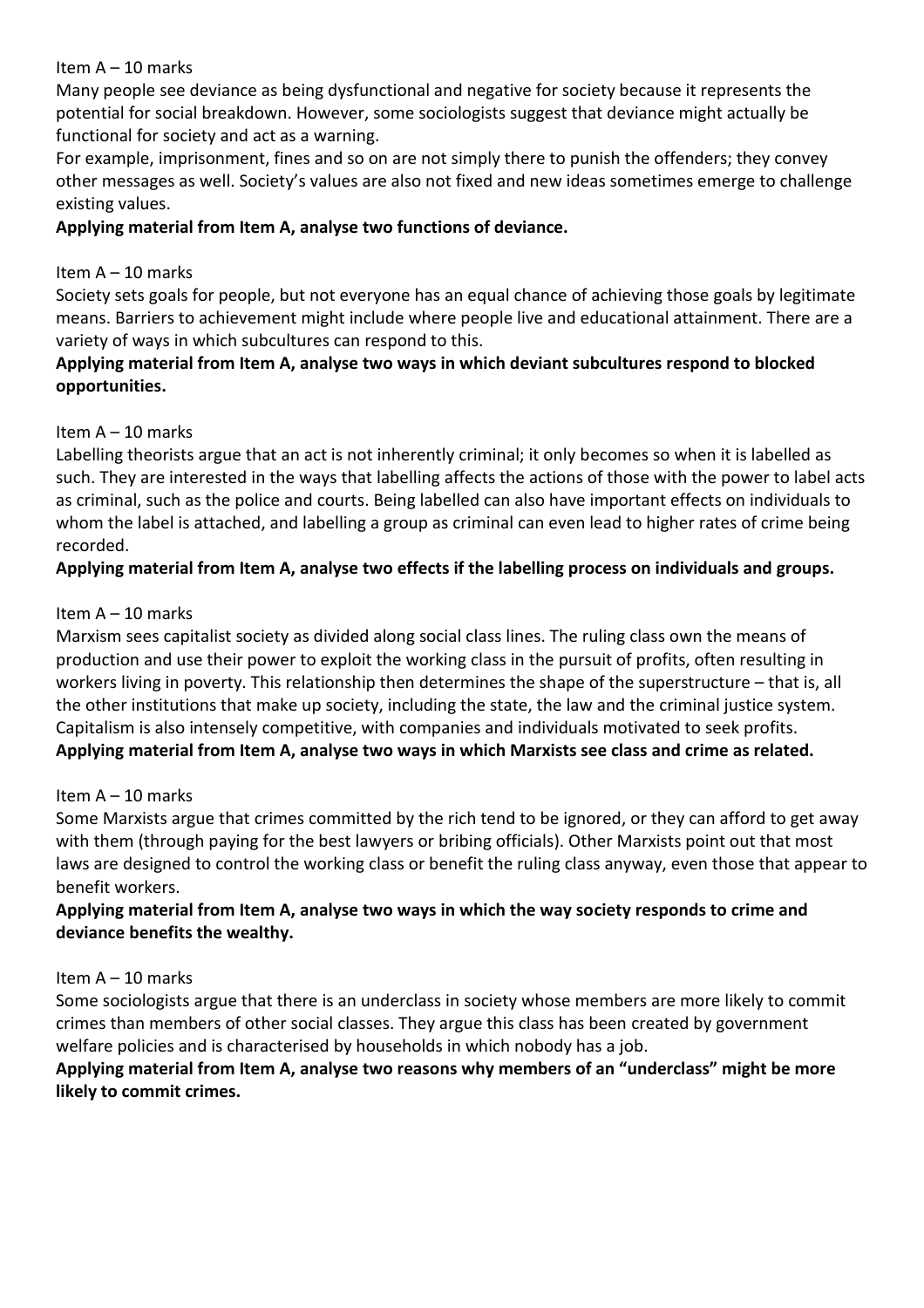Right realist theories have had a significant influence on government policies, especially because they appear to offer practical answers to the problem of crime. Like many sociologists, they see childhood experiences as very important in determining behaviour in later life. They focus on the idea that some people are naturally more aggressive or less intelligent than others, and they stress the need to ensure that crime does not go unpunished.

### **Applying material from Item A, analyse two explanations of the causes of crime put forward by right realists.**

#### Item A – 10 marks

Some sociologists say that right realist approaches achieve control but not justice. Right realists recommend severe punishments for anti-social behaviour and low-level crime in order to demonstrate that it is not acceptable. They argue that this also prevents more serious crime. However, whether the police interpret behaviour as anti-social might depend on where it is happening and who is doing it, not just on what is being done.

### **Applying material from Item A, analyse two reasons why right realist approaches to crime and deviance might 'achieve control but not justice'.**

#### Item A – 10 marks

The risk of being a victim of crime appears to vary by ethnic group, both in terms of 'ordinary' crimes and racially motivated crimes. This is shown in victim surveys. Surveys are based on the assumption that people are aware of what is happening to them.

All suspected crimes have to go through a process of being reported and investigated before they are officially categorised as a crime. The role of the police is crucial to this process.

# **Applying material from Item A, analyse two explanations of the apparent differences in the rates of victimisation of ethnic groups.**

### Item A – 10 marks

According to official crime statistics, there is a clear relationship between ethnicity and offending. Some sociologists argue that these statistical patterns broadly reflect the reality of offending, but others reject this. It may be that the patterns are due to demographic factors, or to the way in which some groups respond to discrimination. Alternatively, it may be that processes involving the criminal justice system are responsible for ethnic differences in recorded rates of offending.

### **Applying material from Item A, analyse two reasons why some ethnic groups have higher recorded rates of offending than others.**

### Item A – 10 marks

Black and Asian people are much more likely to be stopped and searched by the police than white people are. Sociologists disagree about whether or not this is evidence of racism in the police. Some sociologists suggest that the times and places of police stops and searches means that it is unfair to expect stop and search data to be proportional to the whole population.

# **Applying material from Item A, analyse two reasons why some ethnic groups are much more likely to be stopped and searched by police than others.**

#### Item A – 10 marks

Most criminals are men. The most consistent finding of research into crime in different societies and over many decades is that there is a clear link between crime and masculinity. However, the kind of crimes committed varies between different groups of men. So too does what counts as being a 'real man' and the resources to achieve it. Changes over time in the economy and the employment structure – such as deindustrialisation, for example – may also affect men's opportunities to express their masculinity. **Applying material from Item A, analyse two reasons why men commit crime.**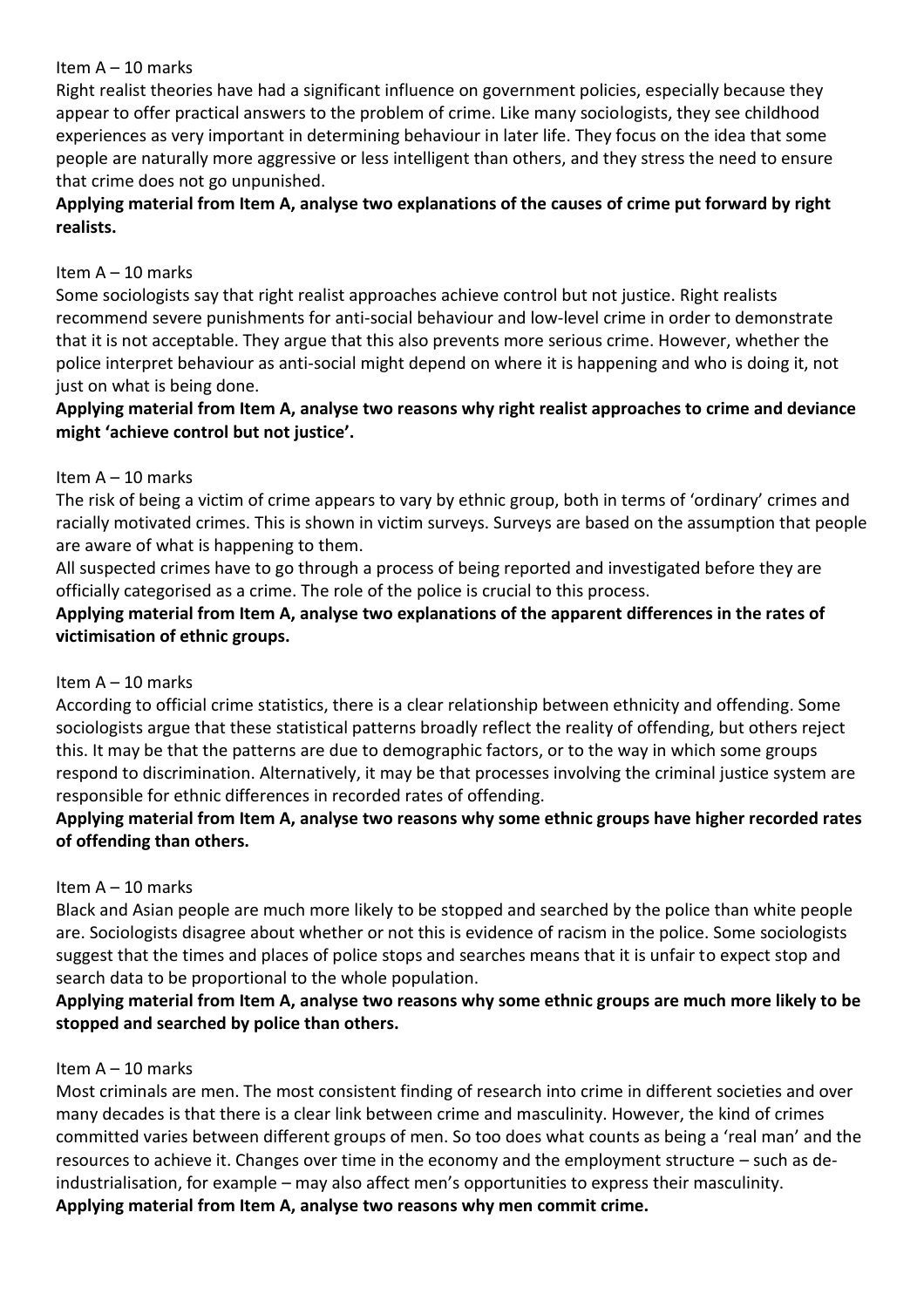Even today, boys and girls are brought up differently and taught different norms and values. This can be seen both in family life and in expected adult job roles.

Statistics suggest that men are much more likely to commit crime than women.

### **Applying material from Item A, analyse two ways in which gender socialisation might impact gender differences in rates of offending.**

### Item A – 10 marks

Some sociologists claim that the media do not report criminal and deviant behaviour, but may actually be a cause of crime and deviance. Some media portrayals of crime appear to be very realistic. The media also present a number of different lifestyles in a wide range of programmes, such as 'reality' TV, advertising, documentary and fiction, which some audiences may see as attractive. The same or similar crime storylines and images may be constantly repeated.

### **Applying material from Item A, analyse two ways in which the media may cause crime.**

### Item A – 10 marks

In common with other 'crimes of the powerful', state crime is not easy to define and sociologists have looked beyond conventional definitions of crime. Some sociologists have defined state crime in an international rather than national context, while others have seen it in relation to a higher moral context. Other sociologists have gone beyond the usual definition of crime as law-breaking by seeing state crime in terms of the damage states can cause.

# **Applying material from Item A, analyse two ways in which state crime can be defined.**

#### Item A – 10 marks

Green crime is crime committed against the environment, rather than against a human victim. This could include pollution or animal cruelty. There is a debate between those who take a traditional approach and are only interested in green crime that breaks the law, and those who consider all harm to the environment to be green crime, regardless of the whether a law has been broken.

# **Applying material from Item A, analyse two reasons why a minority of green crimes are prosecuted by the criminal justice system.**

### Item A – 10 marks

All societies have systems of punishment for dealing with deviance, and sociologists have explained their role in a variety of different ways. Some sociologists emphasise the importance of society having shared values. Others argue that punishment may take the form it does because it reflects the nature of an unequal society. Some writers have pointed to the way in which punishment varies according to the type of society in which it is found.

### **Applying material from Item A, analyse two functions of punishment.**

### Item A – 10 marks

There are several strategies for preventing or reducing crime and these reflect different views of the nature and causes of crimes. Crime depends on there being the opportunity to commit it. Some crimes result from the degeneration of a particular locality, which suggests that crime is tolerated there by the community or the police. Of course, it may be that poor living conditions are themselves the cause of crime.

### **Applying material from Item A, analyse the effectiveness of two crime prevention strategies.**